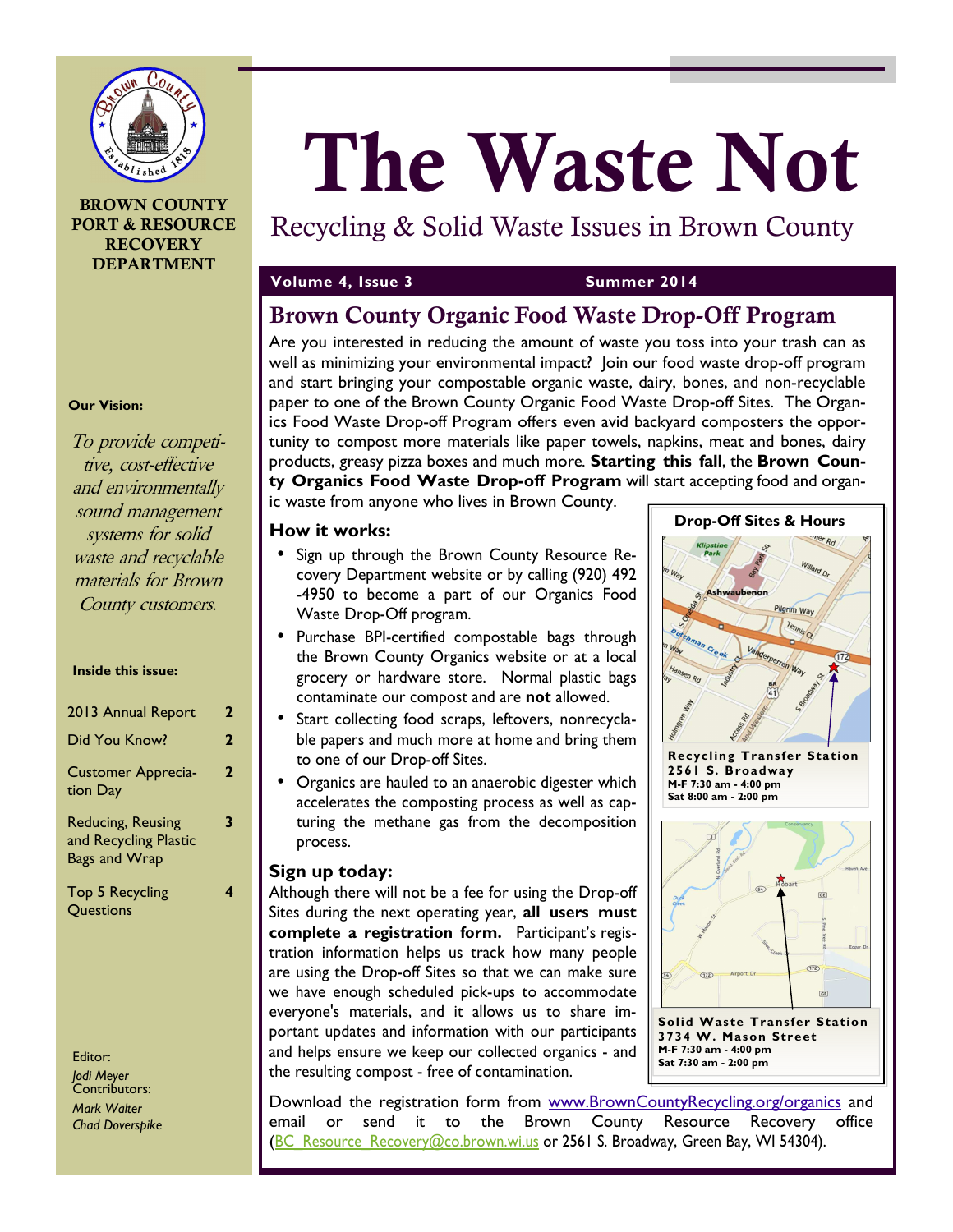## **2013 Annual Report**

The Brown County Port & Resource Recovery Department had another successful year in 2013. Business activities included processing more than **132,000 tons** of solid waste through the Brown County Solid Waste Transfer Station. In addition, another 8,000 tons of solid waste and 67,000 tons of alternative daily cover were delivered directly to the BOW landfill. The shingles recycling program begun in 2012 resulted in 4,400 tons of shingles being recycled in 2012 increasing to more than 10,000 tons in 2013. Also in late 2012, a Construction and Demolition (C&D) recycling program was started resulting in 1,400 tons of C&D being recycled in 2012 increasing to more than 11,000 tons in 2013.

Single stream recycling continued to pay dividends in 2013 as more than 24,000 tons of single stream recyclables were hauled from Brown County to the BOW recycling facility and more than \$760,000 was returned to customers as a recycling rebate in 2013.

During 2013, the Brown County HHW facility took in 804,000 pounds of hazardous materials from 8,400 residential and business sources. The HHW facility was able to recycle or make available to the public more than half of the collected material while 207,000 pounds of hazardous waste was kept out of the environment and properly destroyed. HHW staff also with several nearby counties either assisting with their collection events or serving as a disposal outlet for their material. This year was the first full year of a fee for acceptance of latex paint (\$1.00 per gallon) initiated to better manage the cost of proper disposal. The A drop of eight percent in the amount of electronics collected was seen as the statewide ban on disposal of electronics in landfills entered its third year and more disposal options continue to emerge.

More than 9,200 pounds of sharps were safely destroyed through the Brown County Household Sharps Program. Brown County HHW assisted law enforcement in Brown County with disposing of over 3,500 pounds of over-the-counter, non-controlled and controlled medications.

The East Landfill Gas-to-energy facility continues to produce enough energy (6,065,201 kw) to provide electricity for more than 1,000 homes in Brown County. Although the West Landfill gas is not being beneficially used, the monitoring requirements were reduced after the Hazardous Air Pollutants were modeled and shown to be performing below NR 445 requirements.



To view the Annual Report please go to our homepage at www.BrownCountyRecycling.org and click on the green "2013 Annual Report" button.

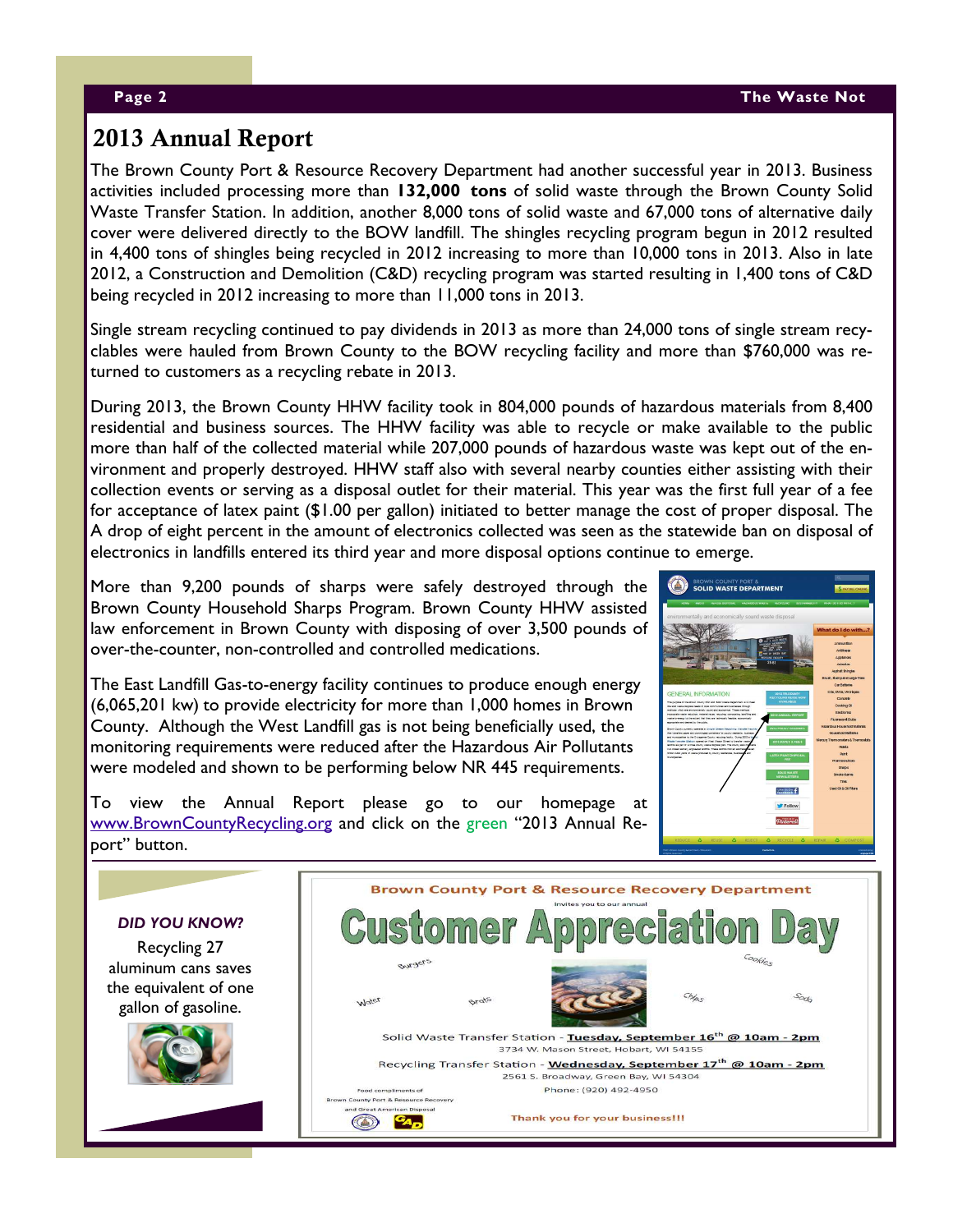#### **Volume 4, Issue 3 Page 3**

## **Reducing, Reusing and Recycling Plastic Bags and Wrap By Wisconsin Department of Natural Resources**

The DNR has partnered with the American Chemistry Council's Flexible Film Recycling Group and GreenBlue's Sustainable Packaging Coalition on a plastic film recycling initiative called Wisconsin WRAP: Recycling Plastic Film Beyond Bags.

#### **Reduce the Number of Bags You Use and Reuse Plastic Bags**

The first and best option for reducing plastic waste is to minimize single -use plastics in your daily life. Actions you can take include: Reduce your use of disposable shopping bags by using a reusable bag or container when shopping, Reuse old plastic bags for multiple shopping trips, Re-purpose plastic bags as trash liners or pet waste bags, Refuse a bag for easy-to-carry purchases and Buy products in bulk. Many grocery stores offer durable, washable bags to customers at an affordable price. Using these bags on a regular basis can create less waste than paper or plastic, and washing them regularly helps prevent the spread of dirt and germs.

#### **What can be recycled: more than shopping bags**

If you have plastic bags and wrap you can't reuse, you can often recycle them at stores or other drop-off sites if they are clean and dry. Many people know that shopping bags can be recycled. Far fewer are aware that other household plastic wrap can be recycled, including: plastic

Recycle clean Recycle designed film packaging **Recycle if** Clean & Dry **Store** Drop-off **PLASTIC BAGS / FILM / WRA** how2recycle.info ONLY frozen food bags with Dry Classing NO prewashed salad mix bags<br>NO degradable bags a plestic bags and wraps can becc<br>ging or durable home building pro plasticfilmrecycling.org

newspaper bags, produce bags, stretch film around furniture or electronics, plastic packaging on paper products and dry cleaning bags. Plastic bags of any color are accepted at drop-off locations. Plasticfilmrecycling.org has more information on which types of plastic bags and wrap can be recycled and which cannot. Non-recyclable plastic wraps include any wrap or bag that contained frozen food, pre-washed salad mix bags and bags labeled as degradable. Any plastic wrap, bag or film that is dirty or wet should also not be recycled. When in doubt, don't recycle items you are unsure about. Bags and wrap with food particles or excess moisture - or that are labeled compostable or biodegradable - can hinder the recycling process and prevent the reuse of entire loads of recovered bags and wrap.

#### **Take your plastic wrap and bags to drop-off locations**

You can recycle most clean and dry plastic wrap and bags at participating store drop-off locations. If you know of stores that are collecting plastic film and bags but are not listed in the directory, suggest a drop-off location. Although some community recycling programs will accept plastic bags and wrap in curbside collection, the industry strongly encourages recyclers to use retail drop-off locations instead. Plastic wrap, bags and film clog curbside recycling machinery and are difficult to separate from other materials. For now, the best option is to take clean, empty bags and wrap to a retailer that offers a recycling bin to its customers.

#### **Do more: set up or encourage collection programs**

Whether you are a business that generates a lot of plastic film and bags or a consumer, there is a role for you. Learn how to do your part to build the economy, keep recyclable plastic film and bags out of Wisconsin landfills and put them back into productive use. Set up a collection program at your local school or your workplace, including work operation spaces such as a distribution center. Learn how your business, retail or grocery store, or distribution center can support plastic film recycling and get involved. Coordinate local outreach and education.

**Learn more by visiting: http://dnr.wi.gov/topic/Recycling/bags.html**